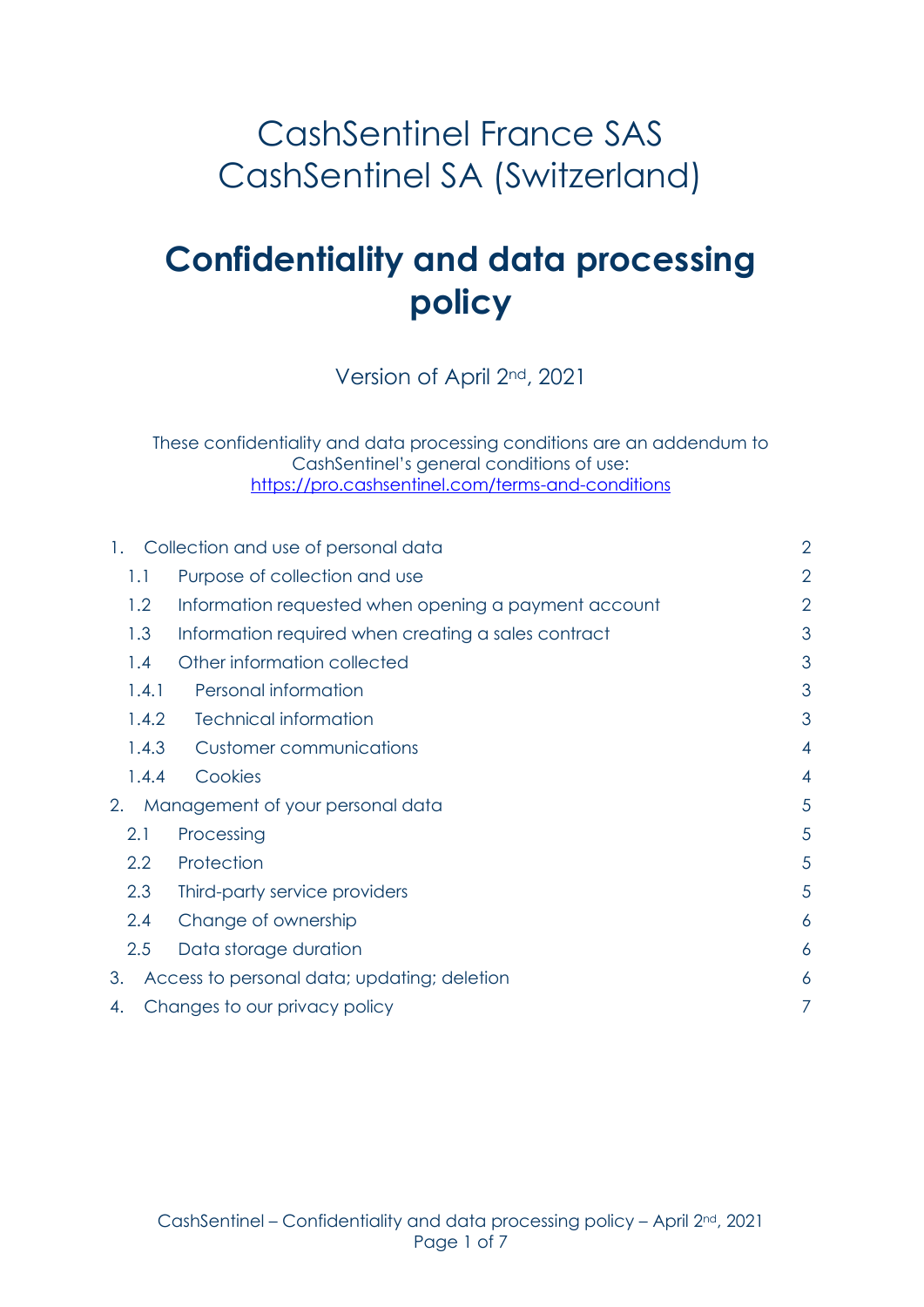# <span id="page-1-0"></span>**1. Collection and use of personal data**

In order to respect the privacy of its users, CashSentinel undertakes to ensure that the collection and processing of personal information, on the website and/or mobile applications is carried out in accordance with the French Data Protection Act of 6 January 1978 as amended, as well as the General Data Protection Regulation (GDPR).

CashSentinel guarantees the user a right to object, right of access and right to rectification for the personal data concerning him/her.

The user has the option to exercise this right by contacting CashSentinel directly, via secure internal messaging, or by writing to the following address:

For France and other European countries:

#### **CashSentinel France SAS**

Data Protection Officer 21, place de la République 75003 Paris France

For Switzerland:

#### **CashSentinel SA**

Data Protection Officer Rue Etraz 4 1003 Lausanne Switzerland

### <span id="page-1-1"></span>**1.1 Purpose of collection and use**

The personal information we collect from you is used to:

- Ensure the smooth running of the service(s) you request from us;
- Comply with our legal obligations, particularly to combat money laundering and the financing of terrorism;
- To detect and prevent fraudulent or abusive use or use that is contrary to our general conditions of use.

The information we collect from you is not used for:

- Commercial canvassing;
- Advertising purposes;
- <span id="page-1-2"></span>- Resale, rental or transfer to third parties.

### **1.2 Information requested when opening a payment account**

When opening your CashSentinel account, we ask you to provide the following information:

- Your mobile phone number;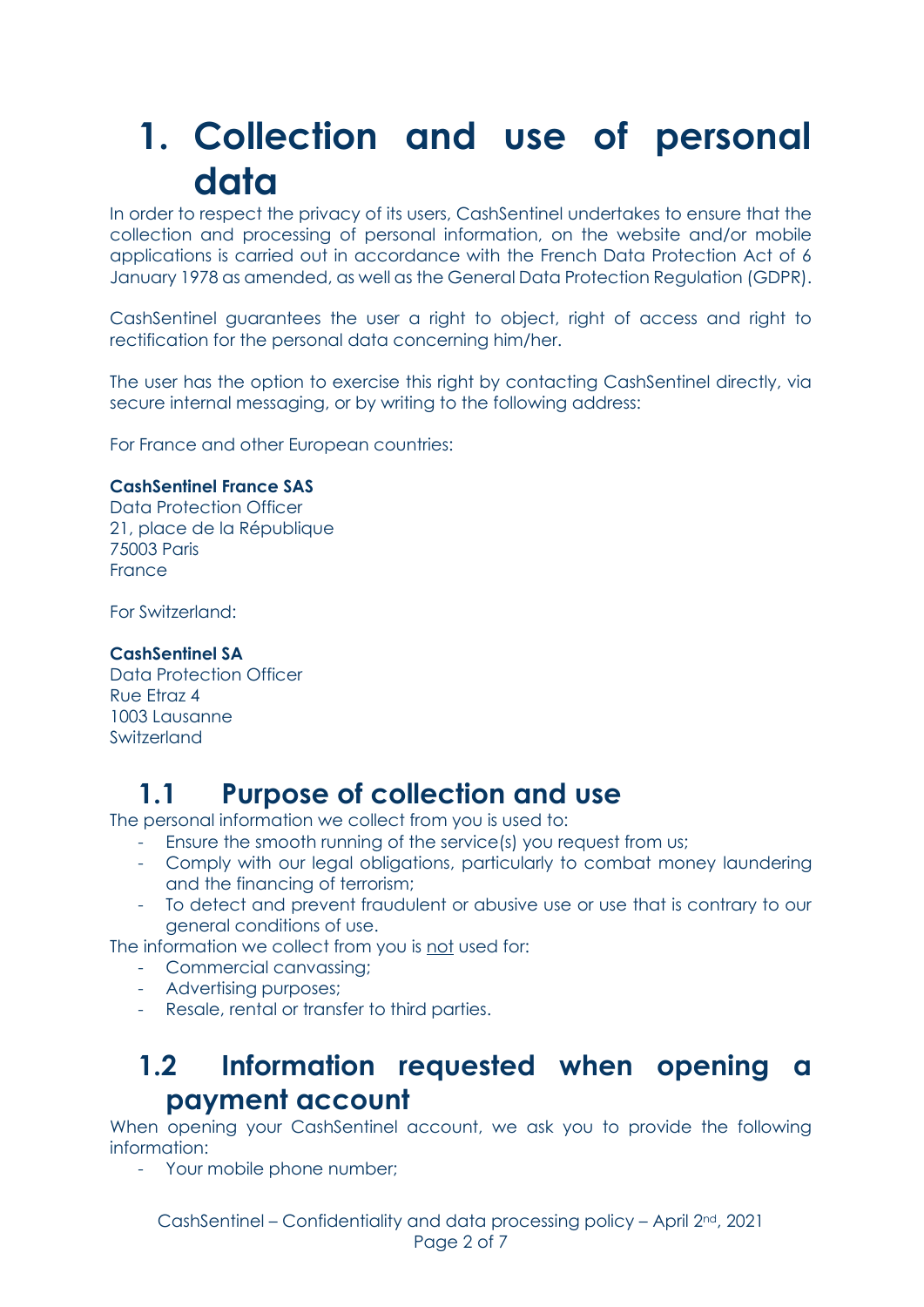- Your first and last name;
- Your home address;
- A copy of your identity document;
- Bank account details if you receive funds through our service (seller).

Depending on the circumstances, we may ask you for additional documents, such as:

- Proof of residence;
- A bank statement in your name;
- Proof of origin of your funds.

<span id="page-2-0"></span>However, this list is not exhaustive, and other documents may be requested depending on the features of your account, how you use it, and our legal obligations.

### **1.3 Information required when creating a sales contract**

When you create a sales contract on our platform, we ask you to provide the following information:

- Information about the vehicle or property being traded;
- Mobile phone number of your counterparty;
- Documents attesting to the ownership of the property being traded.

<span id="page-2-1"></span>However, this list is not exhaustive, and other documents may be requested depending on the features of your account, how you use it, and our legal obligations.

## **1.4 Other information collected**

## <span id="page-2-2"></span>**1.4.1 Personal information**

During the period in which your account is open, we collect new information about you, or updated information about you, received from you or from third parties.

The nature of this information is similar to that collected when opening an account or creating sales contracts.

For example, we collect information when you use your customer area to update your profile, such as a new home address.

Or when we receive a bank transfer, we collect information received from our banking partners about the transfer.

### <span id="page-2-3"></span>**1.4.2 Technical information**

When you visit our website, your browser shares certain information with our servers. These automatically record information about your visit such as your IP address, the website from which you visit us, the type of browser used, and the CashSentinel web pages you visit, including the date and duration of your visit.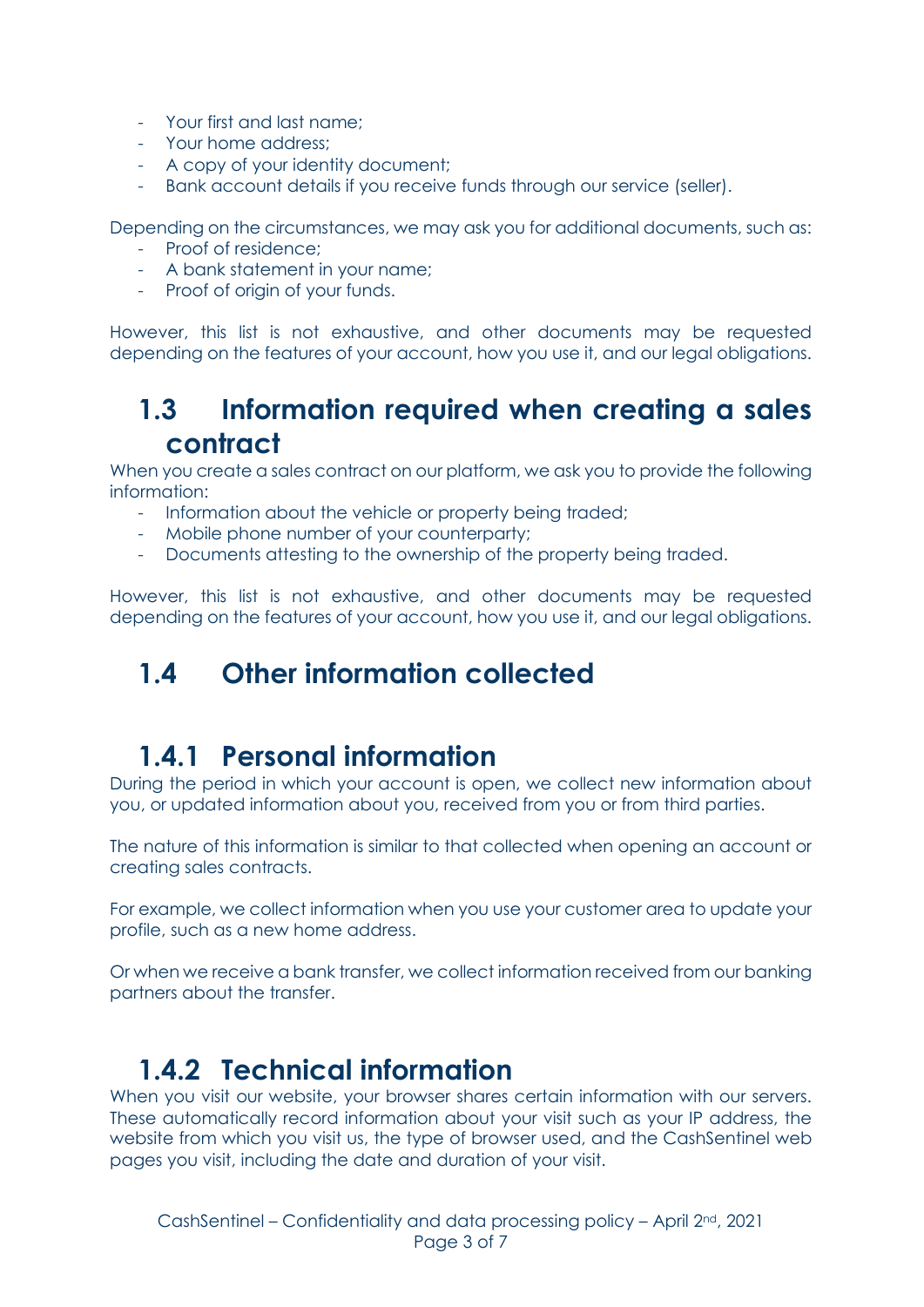## <span id="page-3-0"></span>**1.4.3 Customer communications**

When you communicate with CashSentinel via the internal messaging function of the website and the application, we store your messages and attachments that you provide to us.

This information is automatically stored in a separate log file system that preserves the probative value of the communications. It is protected by appropriate technical and organisational measures and is only accessible in justified cases, in accordance with applicable laws and regulations (e.g. court order, suspicion of criminal behaviour, breach of regulatory obligations, serious breach of employment contract), by certain persons performing defined functions (e.g. customer support, legal, compliance, risk).

<span id="page-3-1"></span>Communications will be deleted after the expiry of the retention period in force.

## **1.4.4 Cookies**

When you visit our website, cookies are placed on your computer, mobile phone or tablet.

A cookie is information placed on your hard drive by the server of the site or mobile application you are visiting.

It contains several types of data: The name of the server that deposited it, an identifier in the form of a unique number, possibly an expiry date.

When you first connect to our site, a text banner informs you of their use. You can confirm that you have understood and accept their use by clicking on the "I understand" button.

You may also choose not to accept our cookie policy and to delete them. Most web browsers provide a procedure to enable or disable cookies.

We provide links to the procedure for disabling cookies on major browsers, which you will find on our [cookie management policy](https://www.cashsentinel.com/fr-FR/content/politique-de-gestion-des-cookies-et-des-donnees) page.

On your computer, cookies are managed by your web browser. CashSentinel uses several types of cookies for different purposes.

#### **Essential cookies**

These cookies are essential to allow you to browse our websites and use their features. Without them, services such as access to your customer area would not work.

#### **Performance cookies**

These cookies collect information about the use of our websites, such as the most visited pages. This data allows us to optimise our websites and simplify navigation. These cookies do not collect any information that allows you to be identified. All the information collected is accumulated and therefore anonymous.

#### **Functional cookies**

These cookies allow our website to remember the choices you have made while browsing our website. For example, we may store your geographical location in a cookie in order to display the website corresponding to your area. We can also store your preferences, such as text size, font and other customisable site elements. Cookies

CashSentinel – Confidentiality and data processing policy – April 2nd, 2021 Page 4 of 7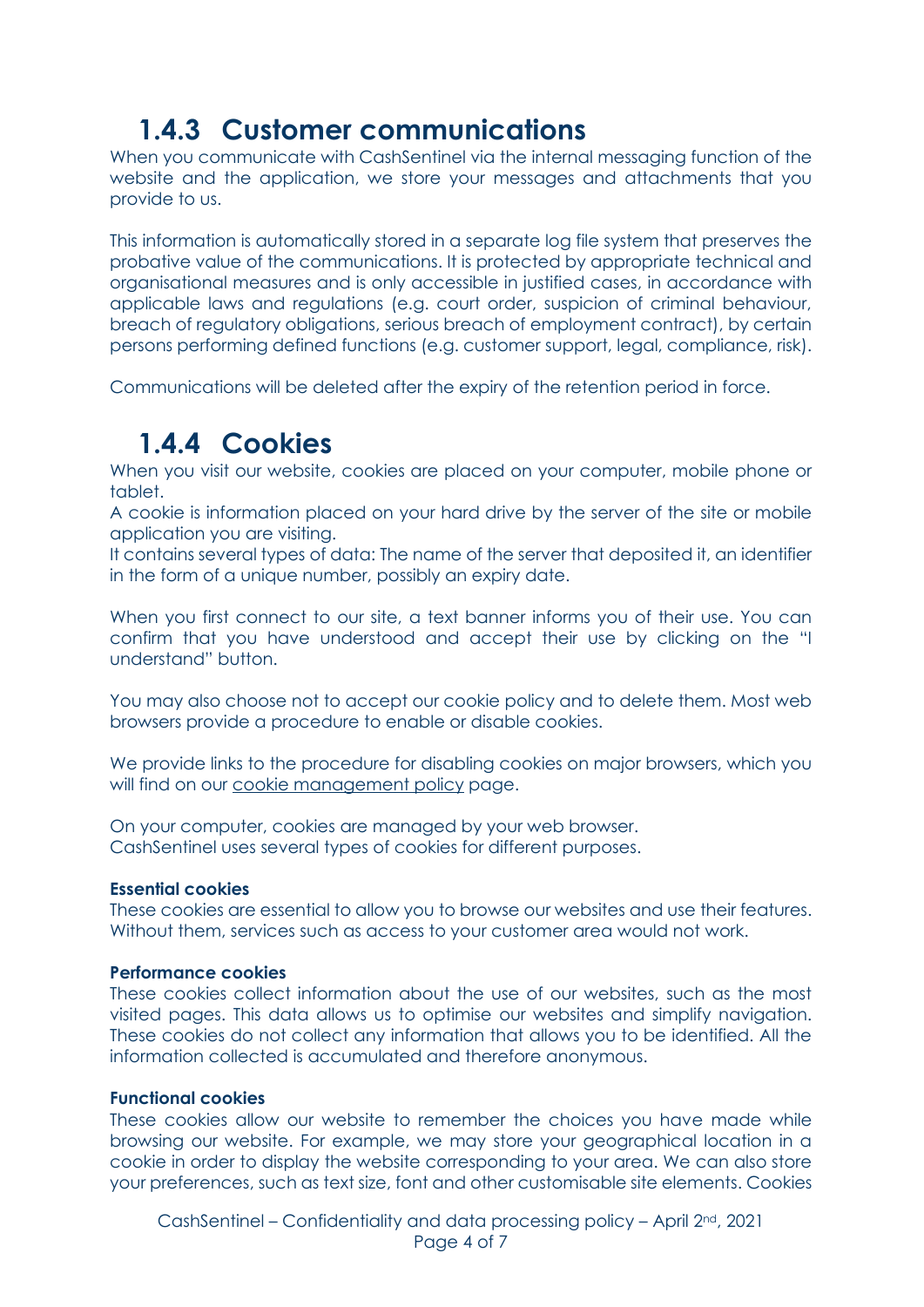can also be used to keep track of products or videos viewed in order to avoid repetition. The information collected by these cookies does not identify you and cannot track your browsing activity on non-CashSentinel sites.

# <span id="page-4-0"></span>**2. Management of your personal data**

## <span id="page-4-1"></span>**2.1 Processing**

In the course of providing its services, CashSentinel uses personal data within the company, its employees and service providers for the purposes described in paragraph "Purpose of collection and use".

## <span id="page-4-2"></span>**2.2 Protection**

CashSentinel is committed to protecting your personal data against loss, destruction, alteration, unauthorised access and disclosure.

CashSentinel uses physical, technical, organisational and administrative means to achieve this.

As a result of its activity in the provision of payment services, CashSentinel undergoes security and/or organisational audits at least once every two years, conducted by third-party service providers recognised as experts in the field.

<span id="page-4-3"></span>These audits can be mandated by CashSentinel partners, or by CashSentinel.

## **2.3 Third-party service providers**

CashSentinel may share your information with group companies, as well as with thirdparty service providers, in your country of residence or elsewhere, for service performance on behalf of CashSentinel and for the purposes stated above.

CashSentinel takes the privacy policy on personal data into account when choosing its third-party service providers, with whom your data may be shared.

The companies in our group and our service providers, to whom we provide access to your personal data, are required to respect the confidentiality of such data.

CashSentinel maintains a reaister listing:

- The providers with whom the personal data is shared, as well as the place where this provider is based, and processes the information;
- The reason for this sharing;
- The nature of the data actually shared;
- The frequency of sharing.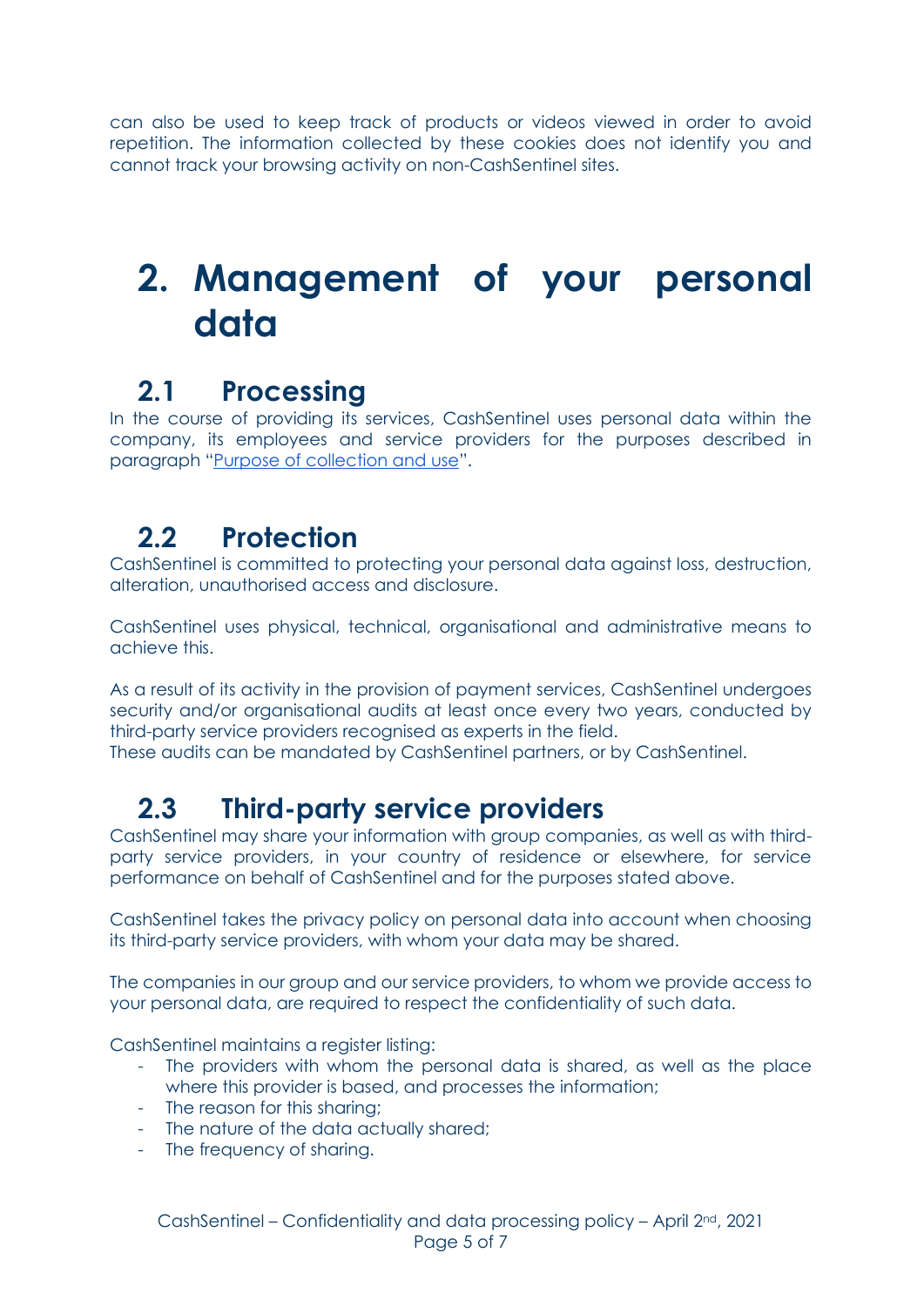Whenever personal data is shared with a third party, CashSentinel strives to provide only the information strictly necessary for the third-party service provider to provide its service.

We may also disclose your information to government agencies or entities, regulatory authorities or other authorities in order to comply with any applicable law, regulation, court order or official request; in response to any direction issued by regulatory authorities or other authorities; or in response to any other similar procedure, within the limits set or permitted by applicable law.

For services outsourced to third parties and involving the transfer of personal data, CashSentinel has chosen to work only with service providers that can guarantee data processing in the European Union, Switzerland and/or the United Kingdom.

### <span id="page-5-0"></span>**2.4 Change of ownership**

In the event that we are involved in a merger, acquisition, restructuring, sale of assets or bankruptcy, your personal data may be sold or transferred as part of this transaction. This privacy policy will apply to your personal data as transferred to the new entity.

### <span id="page-5-1"></span>**2.5 Data storage duration**

Personal data is retained for the duration that your account is open, as well as for a period of time following the closure of your account, which in any case will not be less than 3 years (36 months) after the closure.

The effective duration of personal data storage may be up to 10 years, depending on:

- the law applicable according to your country of residence;
- the nature of the transactions you have conducted on our platform;
- our obligations, in particular to combat money laundering and the financing of terrorism ("LCB-FT").

Data relating to your transactions involving payments on the CashSentinel platform is considered accounting data, and as such, it is stored for a period of 10 years after the closure of your account.

# <span id="page-5-2"></span>**3. Access to personal data; updating; deletion**

Some of the information you provide to us can be modified directly from your CashSentinel account.

In addition, where permitted by applicable laws or regulations, you may:

- ask us if we hold any personal data about you,
- ask us to provide you with a copy of your personal data, or
- demand that we correct any personal data about you that is inaccurate;

CashSentinel – Confidentiality and data processing policy – April 2nd, 2021 Page 6 of 7